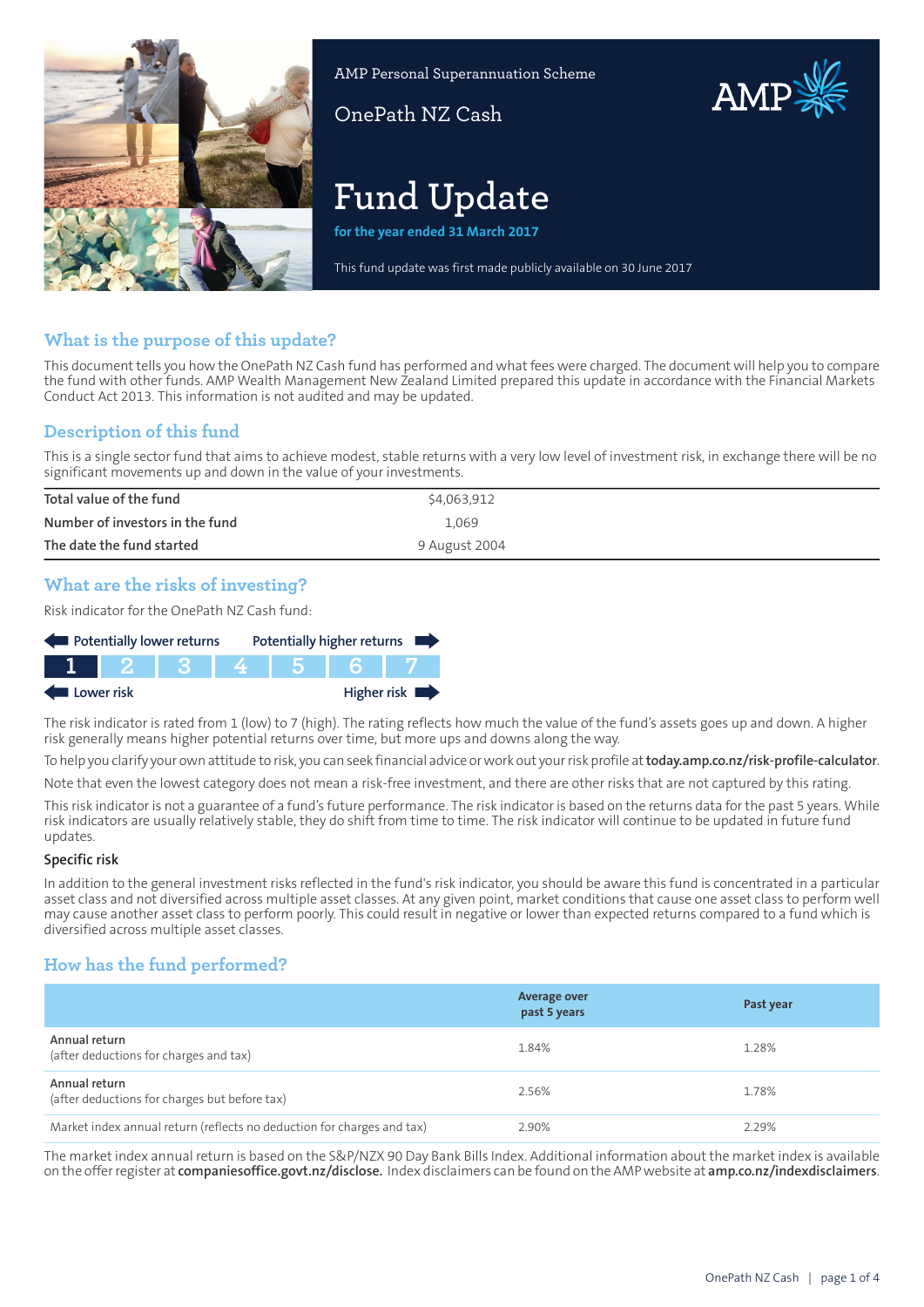#### **Annual return graph**



This shows the return after fund charges and tax for each of the last 10 years ending 31 March. The last bar shows the average annual return for the last 10 years, up to 31 March 2017.

**Important:** This does not tell you how the fund will perform in the future.

#### **What fees are investors charged?**

Investors in the OnePath NZ Cash fund are charged fund charges. In the year to 31 March 2017 these were:

|                                             | % net asset value                                                        |
|---------------------------------------------|--------------------------------------------------------------------------|
| Total fund charges                          | $0.94\%$ *                                                               |
| Which are made up of -                      |                                                                          |
| Total management and administration charges | 0.94%                                                                    |
| Including -                                 |                                                                          |
| Manager's basic fee                         | 0.65%                                                                    |
| Other management and administration charges | 0.29%                                                                    |
| Total performance-based fees                | $0.00\%$                                                                 |
| <b>Other charges</b>                        | Dollar amount per investor or description<br>of how charge is calculated |
| <b>NIL</b>                                  |                                                                          |

\* Based on a decrease in regulatory costs and expenses, the Manager estimates that the total fund charges for the next scheme year will be 0.87% of the net asset value.

Investors may also be charged individual action fees for specific actions or decisions (for example, for withdrawing from or switching funds). Small differences in fees and charges can have a big impact on your investment over the long term.

#### **Example of how this applies to an investor**

Craig had \$10,000 in the fund at the start of the year and did not make any further contributions. At the end of the year, Craig received a return after fund charges were deducted of \$128.00 (that is 1.28% of his initial \$10,000). Craig also paid \$0.00 in other charges. This gives Craig a total return after tax of \$128.00 for the year.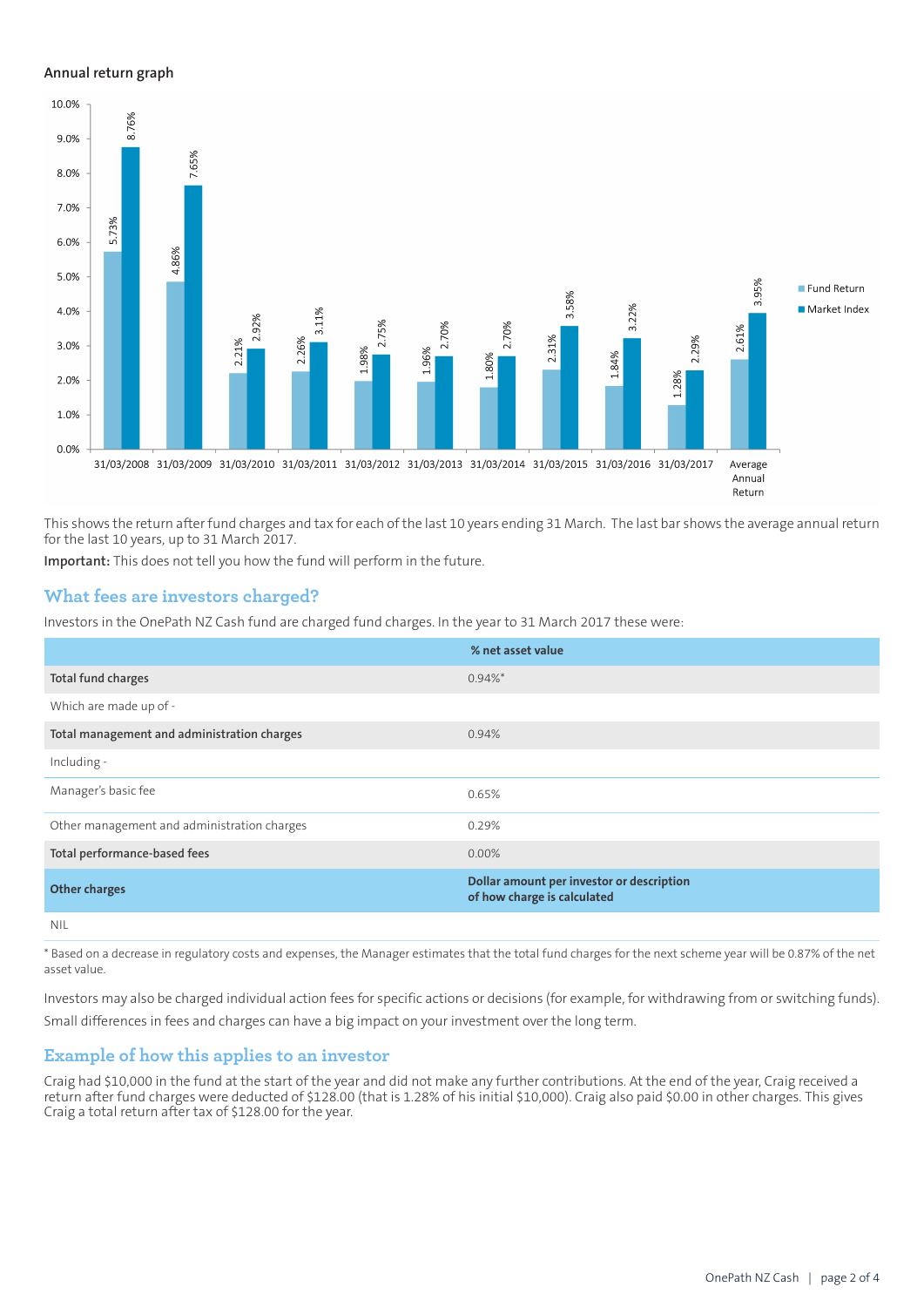# **What does the fund invest in?**

#### **Actual investment mix<sup>1</sup>**

This shows the types of assets that the fund invests in.



#### **Target investment mix**

This shows the mix of assets that the fund generally intends to invest in.

| <b>Asset Type</b>            | <b>Allocation</b> |
|------------------------------|-------------------|
| Cash and cash equivalents    | 100.00%           |
| New Zealand fixed interest   | $0.00\%$          |
| International fixed interest | 0.00%             |
| Australasian equities        | 0.00%             |
| International equities       | 0.00%             |
| Listed property              | 0.00%             |
| Unlisted property            | 0.00%             |
| Commodities                  | $0.00\%$          |
| Other                        | $0.00\%$          |

# **Top 10 investments<sup>1</sup>**

|                | <b>Name</b>              | Percentage<br>of fund<br>net assets                  | <b>Asset Type</b>         | Country                  | <b>Credit rating</b><br>(if applicable) |
|----------------|--------------------------|------------------------------------------------------|---------------------------|--------------------------|-----------------------------------------|
| $\mathbf{1}$   | ANZ Wholesale Cash Fund  | 100.00%                                              | Cash and cash equivalents | New Zealand              | N/A                                     |
| $\overline{2}$ | $\overline{\phantom{a}}$ | $\sim$                                               | $\sim$                    | $\overline{\phantom{a}}$ | $\sim$                                  |
| 3              | $\sim$                   | $\sim$                                               | $\sim$                    | $\sim$                   | $\overline{\phantom{a}}$                |
| $\overline{4}$ | $\sim$                   | $\sim$                                               | $\sim$                    | $\overline{\phantom{a}}$ | $\sim$                                  |
| 5              | $\sim$                   | $\overline{\phantom{a}}$                             | $\sim$                    | $\sim$                   | $\overline{\phantom{a}}$                |
| 6              | $\sim$                   | $\sim$                                               | $\sim$                    | $\sim$                   | $\overline{\phantom{a}}$                |
| $\overline{7}$ | $\sim$                   | $\sim$                                               | $\sim$                    | $\sim$                   | $\sim$                                  |
| 8              | $\sim$                   | $\sim$                                               | $\sim$                    | $\sim$                   | $\overline{\phantom{a}}$                |
| 9              | $\sim$                   | $\sim$                                               | $\sim$                    | $\sim$                   | $\overline{\phantom{a}}$                |
| 10             | $\sim$                   | $\overline{\phantom{a}}$<br><b>Contract Contract</b> |                           | $\sim$                   | $\sim$                                  |

The top 10 investments make up 100.00% of the fund.